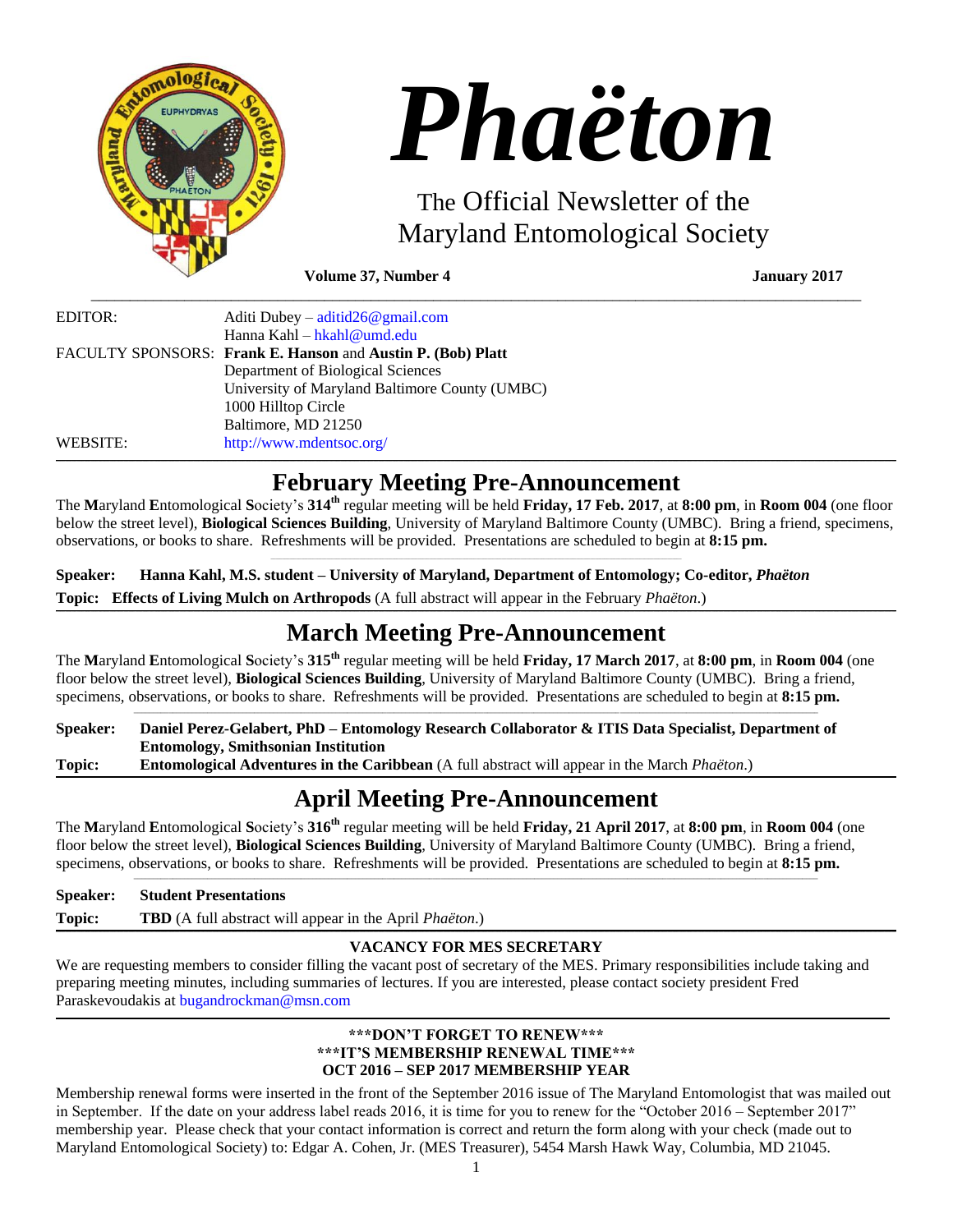\_\_\_\_\_\_\_\_\_\_\_\_\_\_\_\_\_\_\_\_\_\_\_\_\_\_\_\_\_\_\_\_\_\_\_\_\_\_\_\_\_\_\_\_\_\_\_\_\_\_\_\_\_\_\_\_\_\_\_\_\_\_\_\_\_\_\_\_\_\_\_\_\_\_\_\_\_\_\_\_\_\_\_\_\_\_\_\_\_\_\_\_\_\_\_\_\_\_\_\_\_\_\_\_\_\_\_\_\_\_\_\_\_\_\_\_\_\_\_\_\_\_\_\_\_\_\_\_\_\_\_\_\_\_\_\_\_\_\_\_\_\_\_\_\_\_\_\_\_\_\_\_\_\_\_\_\_\_\_\_\_\_\_\_\_\_\_\_\_\_\_\_\_\_\_\_\_\_\_\_\_\_\_\_\_\_\_\_\_\_\_\_\_\_\_\_\_\_\_\_\_\_\_\_\_\_\_\_\_\_\_\_\_\_

\_\_\_\_\_\_\_\_\_\_\_\_\_\_\_\_\_\_\_\_\_\_\_\_\_\_\_\_\_\_\_\_\_\_\_\_\_\_\_\_\_\_\_\_\_\_\_\_\_\_\_\_\_\_\_\_\_\_\_\_\_\_\_\_\_\_\_\_\_\_\_\_\_\_\_\_\_\_\_\_\_\_\_\_\_\_\_\_\_\_\_\_\_\_\_\_\_\_\_\_\_\_\_\_\_\_\_\_\_\_\_\_\_\_\_\_\_\_\_\_\_\_\_\_\_\_\_\_\_\_\_\_\_\_\_\_\_\_\_\_\_\_\_\_\_\_\_\_\_\_\_\_\_\_\_\_\_\_\_\_\_\_\_\_\_\_\_\_\_\_\_\_\_\_\_\_\_\_\_\_\_\_\_\_\_\_\_\_\_\_\_\_\_\_\_\_\_\_\_\_\_\_\_\_\_\_\_\_\_\_\_\_\_\_

,一个人的人都是一个人的人,而且,他们的人都是一个人的人,而且,他们的人都是一个人的人,而且,他们的人都是一个人的人,而且,他们的人都是一个人的人,而且,他们的<br>第一百一十一章 一个人的人,他们的人都是一个人的人,他们的人都是一个人的人,他们的人都是一个人的人,他们的人都是一个人的人,而且,他们的人都是一个人的人,而且,

# **HONORING MEMBER DONORS**

MES wishes to honor the following members who made charitable donations along with their recent membership renewals. These donations help with the printing and mailing of *The Maryland Entomologist*.

**Timothy M. McMahon Kyle E. Rambo M. Alma Solis & Jason P.W. Hall Theodore W. Suman Gaye L. Williams**

**\_\_\_\_\_\_\_\_\_\_\_\_\_\_\_\_\_\_\_\_\_\_\_\_\_\_\_\_\_\_\_\_\_\_\_\_\_\_\_\_\_\_\_\_\_\_\_\_\_\_\_\_\_\_\_\_\_\_\_\_\_\_\_\_\_\_\_\_\_\_\_\_\_\_\_\_\_\_\_\_\_\_\_\_\_\_\_\_\_\_\_\_\_\_\_\_\_\_\_\_\_\_\_\_\_\_\_\_\_\_\_\_\_\_\_\_\_\_\_\_\_\_\_\_\_\_\_\_\_\_\_\_\_\_\_\_\_\_\_\_\_\_\_\_\_\_\_\_\_\_\_\_\_\_\_\_\_\_\_\_\_\_\_\_\_\_\_\_**

# **THE GARDEN CLUB OF AMERICA BOARD OF ASSOCIATES CENTENNIAL POLLINATOR FELLOWSHIP**

Award: \$4,000

Deadline: 6 February 2017

# Purpose and History

The Garden Club of America (GCA) Board of Associates Centennial Pollinator Fellowship provides funding to a current graduate student to study the causes of pollinator decline, in particular bees, bats, butterflies, and moths, which could lead to potential solutions for their conservation and sustainability. The selection criteria are based on the technical merit of the proposed work and the degree to which the work is relevant to this objective.

Pollinators - bees, bats, butterflies, and moths - help our prairies, gardens, orchards, blueberry barrens, farm fields, and desert cacti reproduce and maintain genetic diversity. One-third of the food we eat has been fertilized by pollinators. An alarming decline in the number of pollinators in recent decades - through chemicals, diseases, mites, loss of habitat, and global climate change - has international repercussions.

The GCA Board of Associates Centennial Pollinator Fellowship was established in spring 2013 to facilitate independent research in this field. This fellowship was made possible by generous gifts given in honor of the GCA Centennial by members of the Board of Associates.

# Provisions

The GCA Board of Associates Centennial Pollinator Fellowship annually funds one or more graduate students enrolled in United States institutions. Funding may vary in amount, but normally will be in the range of \$4,000 for study and research that will advance the knowledge of pollinator science and increase the number of scientists in the field. A recipient may reapply for an additional year of funding.

# Research Categories

The categories under which applicants may apply are:

1. Effects of nutrition, genetics, pesticides, pathogens, parasites, and disease on pollinators

- 2. Pollinator habitat development, assessment, or monitoring
- 3. Plant-pollinator interactions and pollination biology

4. Research that examines other aspects of pollinator health, including cutting-edge, original concepts

# Terms

1. Only one GCA scholarship may be applied for annually.

2. GCA fellow will provide an interim 250-word report, two high quality photos, and an expense summary to GCA and Pollinator Partnership (P2) by 1 September. A final report and final expense summary will be due 1 February.

3. Research excerpts (text and photos) may be published in GCA's and P2's publications and websites.

4. GCA fellow agrees to share research with members of the Garden Club of America.

To apply, go to: [http://pollinator.org/GCAfellowship.htm.](http://pollinator.org/GCAfellowship.htm)

### \_\_\_\_\_\_\_\_\_\_\_\_\_\_\_\_\_\_\_\_\_\_\_\_\_\_\_\_\_\_\_\_\_\_\_\_\_\_\_\_\_\_\_\_\_\_\_\_\_\_\_\_\_\_\_\_\_\_\_\_\_\_\_\_\_\_\_\_\_\_\_\_\_\_\_\_\_\_\_\_\_\_\_\_\_\_\_\_\_\_\_\_\_\_\_\_\_\_\_\_\_\_\_\_\_\_\_\_\_\_\_\_\_\_\_\_\_\_\_\_\_\_\_\_\_\_\_\_\_\_\_\_\_\_\_\_\_\_\_\_\_\_\_\_\_\_\_\_\_\_\_\_\_\_\_\_\_\_\_\_\_\_\_\_\_\_\_\_\_\_\_\_ **2016 ODONATA OF MARYLAND AND WASHINGTON D.C. UPDATE**

Nine (9) new Maryland county records were added during the 2016 field season. For myself the highlight for the year was finding a small number of Dot-tailed Whiteface (*Leucorrhinia intacta*) at Lower Peeper Pond in the Catoctin Mountains (Frederick County). Two historical records indicated this species was once found in Central Maryland but all predate 1930. The Dot-tailed Whiteface is currently not uncommon in Garrett and Allegany but not currently known elsewhere in Maryland until this 2016 finding.

On the bad side, after a couple of good years (2011-2013) for the Potomac's population of the St. Croix Snaketail (*Ophiogomphus susbehcha*), it continues to become hard to find (only two cast skins were found this year and no adults seen). Hopefully, 2017 will be better for this interesting dragonfly.

Nine (9) new Maryland county records were added during the 2016 field season (again all new 2016 changes are bolded and underlined in the attached report). For myself the highlight for the year was finding a small number of Dot-tailed Whiteface (*Leucorrhinia intacta*) at Lower Peeper Pond in the Catoctin Mountains (Frederick County). Two historical records indicated this species was once found in Central Maryland but all predate 1930. The Dot-tailed Whiteface is currently not uncommon in Garrett and Allegany but not currently known elsewhere in Maryland until this 2016 finding.

On the bad side, after a couple of good years (2011-2013) for the Potomac's population of the St. Croix Snaketail (*Ophiogomphus susbehcha*), it continues to become hard to find (only two cast skins were found this year and no adults seen). Hopefully, 2017 will be better for this interesting dragonfly.

Compiled by Richard L. Orr: [Odonata457@comcast.net](mailto:Odonata457@comcast.net) [www.marylandinsects.com](http://www.marylandinsects.com/) <http://www.flickr.com/photos/dragonflyhunter/>

Updates of records can be found at <http://www.marylandinsects.com/MDDCOdonateRecords.html> **\_\_\_\_\_\_\_\_\_\_\_\_\_\_\_\_\_\_\_\_\_\_\_\_\_\_\_\_\_\_\_\_\_\_\_\_\_\_\_\_\_\_\_\_\_\_\_\_\_\_\_\_\_\_\_\_\_\_\_\_\_\_\_\_\_\_\_\_\_\_\_\_\_\_\_\_\_\_\_\_\_\_\_\_\_\_\_\_\_\_\_\_\_\_\_\_\_\_\_\_\_\_\_\_\_\_\_\_\_\_\_\_\_\_\_\_\_\_\_\_\_\_\_\_\_\_\_\_\_\_\_\_\_\_\_\_\_\_\_\_\_\_\_\_\_\_\_\_\_\_\_\_\_\_\_\_\_\_\_\_\_\_\_\_\_\_\_\_\_\_\_**

**PHILADELPHIA CBP INTERCEPTS DESTRUCTIVE MEDFLY IN MOROCCAN CLEMENTINE SHIPMENT** The U.S. Department of Agriculture (USDA) recently confirmed that U.S. Customs and Border Protection (CBP)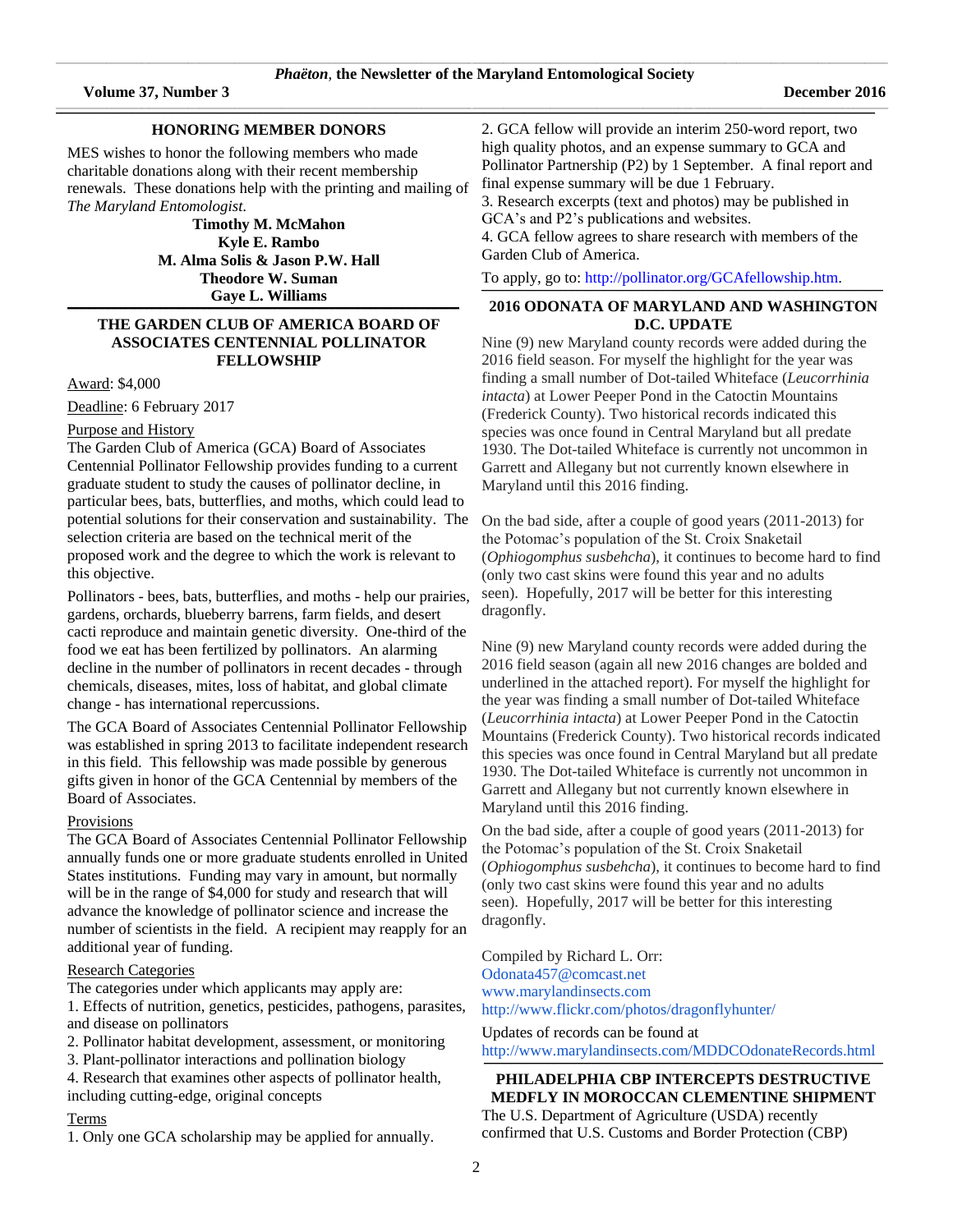# \_\_\_\_\_\_\_\_\_\_\_\_\_\_\_\_\_\_\_\_\_\_\_\_\_\_\_\_\_\_\_\_\_\_\_\_\_\_\_\_\_\_\_\_\_\_\_\_\_\_\_\_\_\_\_\_\_\_\_\_\_\_\_\_\_\_\_\_\_\_\_\_\_\_\_\_\_\_\_\_\_\_\_\_\_\_\_\_\_\_\_\_\_\_\_\_\_\_\_\_\_\_\_\_\_\_\_\_\_\_\_\_\_\_\_\_\_\_\_\_\_\_\_\_\_\_\_\_\_\_\_\_\_\_\_\_\_\_\_\_\_\_\_\_\_\_\_\_\_\_\_\_\_\_\_\_\_\_\_\_\_\_\_\_\_\_\_\_\_\_\_\_\_\_\_\_\_\_\_\_\_\_\_\_\_\_\_\_\_\_\_\_\_\_\_\_\_\_\_\_\_\_\_\_\_\_\_\_\_\_\_\_\_\_ *Phaëton*, **the Newsletter of the Maryland Entomological Society** \_\_\_\_\_\_\_\_\_\_\_\_\_\_\_\_\_\_\_\_\_\_\_\_\_\_\_\_\_\_\_\_\_\_\_\_\_\_\_\_\_\_\_\_\_\_\_\_\_\_\_\_\_\_\_\_\_\_\_\_\_\_\_\_\_\_\_\_\_\_\_\_\_\_\_\_\_\_\_\_\_\_\_\_\_\_\_\_\_\_\_\_\_\_\_\_\_\_\_\_\_\_\_\_\_\_\_\_\_\_\_\_\_\_\_\_\_\_\_\_\_\_\_\_\_\_\_\_\_\_\_\_\_\_\_\_\_\_\_\_\_\_\_\_\_\_\_\_\_\_\_\_\_\_\_\_\_\_\_\_\_\_\_\_\_\_\_\_\_\_\_\_\_\_\_\_\_\_\_\_\_\_\_\_\_\_\_\_\_\_\_\_\_\_\_\_\_\_\_\_\_\_\_\_\_\_\_\_\_\_\_\_\_\_

# **Volume 37, Number 4 January 2017**

agriculture specialists intercepted one of the world's most destructive agricultural pests, the Mediterranean fruit fly, in a shipment of Moroccan clementines in Camden, New Jersey, on December 14.



The Mediterranean fruit fly *Ceratitis capitata.*

*Ceratitis capitata*, commonly known as the Mediterranean fruit fly, or medfly for short, is a species of fruit fly capable of causing extensive damage to a wide range of fruit crops. It is native to the Mediterranean area, but has spread invasively to many parts of the world, including Australasia and North and South America. The female medfly attacks ripening fruit, piercing the soft skin and laying eggs in the puncture. The eggs hatch into larvae (maggots) that feed inside the fruit pulp and make the fruit inedible.

Read more at [https://www.cbp.gov/newsroom/local-media](https://www.cbp.gov/newsroom/local-media-release/philadelphia-cbp-intercepts-destructive-medfly-moroccan-clementine)[release/philadelphia-cbp-intercepts-destructive-medfly](https://www.cbp.gov/newsroom/local-media-release/philadelphia-cbp-intercepts-destructive-medfly-moroccan-clementine)[moroccan-clementine](https://www.cbp.gov/newsroom/local-media-release/philadelphia-cbp-intercepts-destructive-medfly-moroccan-clementine)

### **\_\_\_\_\_\_\_\_\_\_\_\_\_\_\_\_\_\_\_\_\_\_\_\_\_\_\_\_\_\_\_\_\_\_\_\_\_\_\_\_\_\_\_\_\_\_\_\_\_\_\_\_\_\_\_\_\_\_\_\_\_\_\_\_\_\_\_\_\_\_\_\_\_\_\_\_\_\_\_\_\_\_\_\_\_\_\_\_\_\_\_\_\_\_\_\_\_\_\_\_\_\_\_\_\_\_\_\_\_\_\_\_\_\_\_\_\_\_\_\_\_\_\_\_\_\_\_\_\_\_\_\_\_\_\_\_\_\_\_\_\_\_\_\_\_\_\_\_\_\_\_\_\_\_\_\_\_\_\_\_\_\_\_\_\_\_\_\_\_\_\_\_ INSECT COLLECTION EQUIPMENT FOR SALE**

A behavioral ecologist who has recently shifted careers is looking to sell some gently used insect collecting equipment. The items and prices are listed below:

- Canvas Winkler sack (x2) (\$60 for both)
- Two-handled litter sifter (\$60)
- Four-sieve soil sifting kit  $(-\$20)$
- Hip chain distance measurer (metric calibration) with spare thread spools (~\$60)

Prices are negotiable, especially if people purchase all the items. Photos of items can be sent if requested.

Please contact Robert O'Malley at [omalleyrc@gmail.com.](mailto:omalleyrc@gmail.com)

### **\_\_\_\_\_\_\_\_\_\_\_\_\_\_\_\_\_\_\_\_\_\_\_\_\_\_\_\_\_\_\_\_\_\_\_\_\_\_\_\_\_\_\_\_\_\_\_\_\_\_\_\_\_\_\_\_\_\_\_\_\_\_\_\_\_\_\_\_\_\_\_\_\_\_\_\_\_\_\_\_\_\_\_\_\_\_\_\_\_\_\_\_\_\_\_\_\_\_\_\_\_\_\_\_\_\_\_\_\_\_\_\_\_\_\_\_\_\_\_\_\_\_\_\_\_\_\_\_\_\_\_\_\_\_\_\_\_\_\_\_\_\_\_\_\_\_\_\_\_\_\_\_\_\_\_\_\_\_\_\_\_\_\_\_\_\_\_\_\_\_\_\_ INTERSTATE PEST MANAGEMENT CONFERENCE**

## **Wed-Thu, 25-26, January 2017**

# **[Maritime Institute of Technology -](https://www.google.com/search?q=Maritime+Institute+of+Technology+-+Training+and+Conference+Center%2C+692+Maritime+Boulevard%2C+Linthicum%2C+MD&oq=Maritime+Institute+of+Technology+-+Training+and+Conference+Center%2C+692+Maritime+Boulevard%2C+Linthicum%2C+MD&aqs=chrome..69i57.802j0j4&sourceid=chrome&ie=UTF-8#q=Maritime+Institute+of+Technology+-+Training+and+Conference+Center,+692+Maritime+Boulevard,+Linthicum,+MD&rflfq=1&rlha=0&rllag=39212849,-76671915,17&tbm=lcl&tbs=lf:1,lf_ui:2,lf_pqs:EAE) Training and Conference [Center, 692 Maritime Boulevard, Linthicum, MD](https://www.google.com/search?q=Maritime+Institute+of+Technology+-+Training+and+Conference+Center%2C+692+Maritime+Boulevard%2C+Linthicum%2C+MD&oq=Maritime+Institute+of+Technology+-+Training+and+Conference+Center%2C+692+Maritime+Boulevard%2C+Linthicum%2C+MD&aqs=chrome..69i57.802j0j4&sourceid=chrome&ie=UTF-8#q=Maritime+Institute+of+Technology+-+Training+and+Conference+Center,+692+Maritime+Boulevard,+Linthicum,+MD&rflfq=1&rlha=0&rllag=39212849,-76671915,17&tbm=lcl&tbs=lf:1,lf_ui:2,lf_pqs:EAE)**

The University of Maryland Department of Entomology and Maryland Extension Service present the  $36<sup>th</sup>$  Annual Interstate Pest Management Conference. The Conference attracts hundreds of professionals in urban and structural pest management each year for comprehensive training by leading

experts from industry, government, and academia.

Additional Information can be found at:<http://ipmc.umd.edu/> **\_\_\_\_\_\_\_\_\_\_\_\_\_\_\_\_\_\_\_\_\_\_\_\_\_\_\_\_\_\_\_\_\_\_\_\_\_\_\_\_\_\_\_\_\_\_\_\_\_\_\_\_\_\_\_\_\_\_\_\_\_\_\_\_\_\_\_\_\_\_\_\_\_\_\_\_\_\_\_\_\_\_\_\_\_\_\_\_\_\_\_\_\_\_\_\_\_\_\_\_\_\_\_\_\_\_\_\_\_\_\_\_\_\_\_\_\_\_\_\_\_\_\_\_\_\_\_\_\_\_\_\_\_\_\_\_\_\_\_\_\_\_\_\_\_\_\_\_\_\_\_\_\_\_\_\_\_\_\_\_\_\_\_\_\_\_\_\_\_\_\_\_**



# **Central Maryland Beekeepers Association**

Supporting and promoting beekeepers and the viability of honeybees in central Maryland

# **MEMBERS MEETINGS**

# **Tue, 7 February 2017; 7:00 p.m.**

Dr. [Lewis Ziska](https://www.ars.usda.gov/northeast-area/beltsville-md/beltsville-agricultural-research-center/crop-systems-and-global-change-laboratory/people/lewis-ziska/) from the USDA Agricultural Research Service will speak to us about an interesting effect of rising atmospheric carbon dioxide levels on plant pollen.

# **Tue, 14 March 2017; 7:00 p.m. (second Tuesday)**

Dr. Dewey Caron of U.Del. presents 'Good News About the Bees'. He will speak about all of the positive news regarding honeybees in a time when most of what we hear seems glum.

Members meetings are held at the [Oregon Ridge Nature Center,](https://www.google.com/maps/place/Oregon+Ridge+Nature+Center/@39.4970222,-76.6868097,15z/data=!4m2!3m1!1s0x0:0x9fbed14b2a0e98dd?sa=X&ved=0ahUKEwjkwILmv6jQAhXs6YMKHVsmDwgQ_BIIdDAK)  [13555 Beaver Dam Road, Cockeysville, MD.](https://www.google.com/maps/place/Oregon+Ridge+Nature+Center/@39.4970222,-76.6868097,15z/data=!4m2!3m1!1s0x0:0x9fbed14b2a0e98dd?sa=X&ved=0ahUKEwjkwILmv6jQAhXs6YMKHVsmDwgQ_BIIdDAK) Additional information can be found at:

[http://www.centralmarylandbees.org/meetings-3/membership](http://www.centralmarylandbees.org/meetings-3/membership-meeting-schedule/)[meeting-schedule/](http://www.centralmarylandbees.org/meetings-3/membership-meeting-schedule/) **\_\_\_\_\_\_\_\_\_\_\_\_\_\_\_\_\_\_\_\_\_\_\_\_\_\_\_\_\_\_\_\_\_\_\_\_\_\_\_\_\_\_\_\_\_\_\_\_\_\_\_\_\_\_\_\_\_\_\_\_\_\_\_\_\_\_\_\_\_\_\_\_\_\_\_\_\_\_\_\_\_\_\_\_\_\_\_\_\_\_\_\_\_\_\_\_\_\_\_\_\_\_\_\_\_\_\_\_\_\_\_\_\_\_\_\_\_\_\_\_\_\_\_\_\_\_\_\_\_\_\_\_\_\_\_\_\_\_\_\_\_\_\_\_\_\_\_\_\_\_\_\_\_\_\_\_\_\_\_\_\_\_\_\_\_\_\_\_\_\_\_\_**



**ENTOMOLOGICAL SOCIETY OF WASHINGTON PUBLIC MEETING**

**Thu, 2 February 2017; 7:00 p.m.** Topic: TBA Speaker: TBA National Museum of Natural History, Smithsonian Institution, Washington, DC [http://entsocwash.org/.](http://entsocwash.org/)

### **\_\_\_\_\_\_\_\_\_\_\_\_\_\_\_\_\_\_\_\_\_\_\_\_\_\_\_\_\_\_\_\_\_\_\_\_\_\_\_\_\_\_\_\_\_\_\_\_\_\_\_\_\_\_\_\_\_\_\_\_\_\_\_\_\_\_\_\_\_\_\_\_\_\_\_\_\_\_\_\_\_\_\_\_\_\_\_\_\_\_\_\_\_\_\_\_\_\_\_\_\_\_\_\_\_\_\_\_\_\_\_\_\_\_\_\_\_\_\_\_\_\_\_\_\_\_\_\_\_\_\_\_\_\_\_\_\_\_\_\_\_\_\_\_\_\_\_\_\_\_\_\_\_\_\_\_\_\_\_\_\_\_\_\_\_\_\_\_ ESA 2017 EASTERN BRANCH ANNUAL MEETING**

# **Fri-Tue, 17-21, March 2017 [Newport Marriott, Newport, RI](https://www.google.com/maps/place/Newport+Marriott/@41.4898057,-71.3202354,17z/data=!3m1!4b1!4m5!3m4!1s0x89e5af6eabd2ce63:0x986fda2823d6f003!8m2!3d41.4898057!4d-71.3180467)**

The 88<sup>th</sup> Annual Meeting of the Eastern Branch of the Entomological Society of America "Challenges in a Changing World" will be held in Rhode Island.

The early-bird registration deadline is **Friday, January 20, 2017**.

Additional Information can be found at:

[http://www.entsoc.org/eastern/2017-eastern-branch-annual](http://www.entsoc.org/eastern/2017-eastern-branch-annual-meeting)[meeting](http://www.entsoc.org/eastern/2017-eastern-branch-annual-meeting)

### **\_\_\_\_\_\_\_\_\_\_\_\_\_\_\_\_\_\_\_\_\_\_\_\_\_\_\_\_\_\_\_\_\_\_\_\_\_\_\_\_\_\_\_\_\_\_\_\_\_\_\_\_\_\_\_\_\_\_\_\_\_\_\_\_\_\_\_\_\_\_\_\_\_\_\_\_\_\_\_\_\_\_\_\_\_\_\_\_\_\_\_\_\_\_\_\_\_\_\_\_\_\_\_\_\_\_\_\_\_\_\_\_\_\_\_\_\_\_\_\_\_\_\_\_\_\_\_\_\_\_\_\_\_\_\_\_\_\_\_\_\_\_\_\_\_\_\_\_\_\_\_\_\_\_\_\_\_\_\_\_\_\_\_\_\_\_\_\_\_\_\_\_** 2016/2017 PROPOSED MES EVENT SCHEDULE

Regular MES lecture/meetings are held at the University of Maryland Baltimore County (UMBC) on the 3rd Friday of each of 6 months coinciding with UMBC's academic year. Proposed events for the upcoming MES membership year are:

- Date Speaker Topic
- Sep 18 Crab Feast/Meet-&-Greet at J. KING'S Restaurant
- Oct 21 Seán Brady Entomological Collections: New Uses